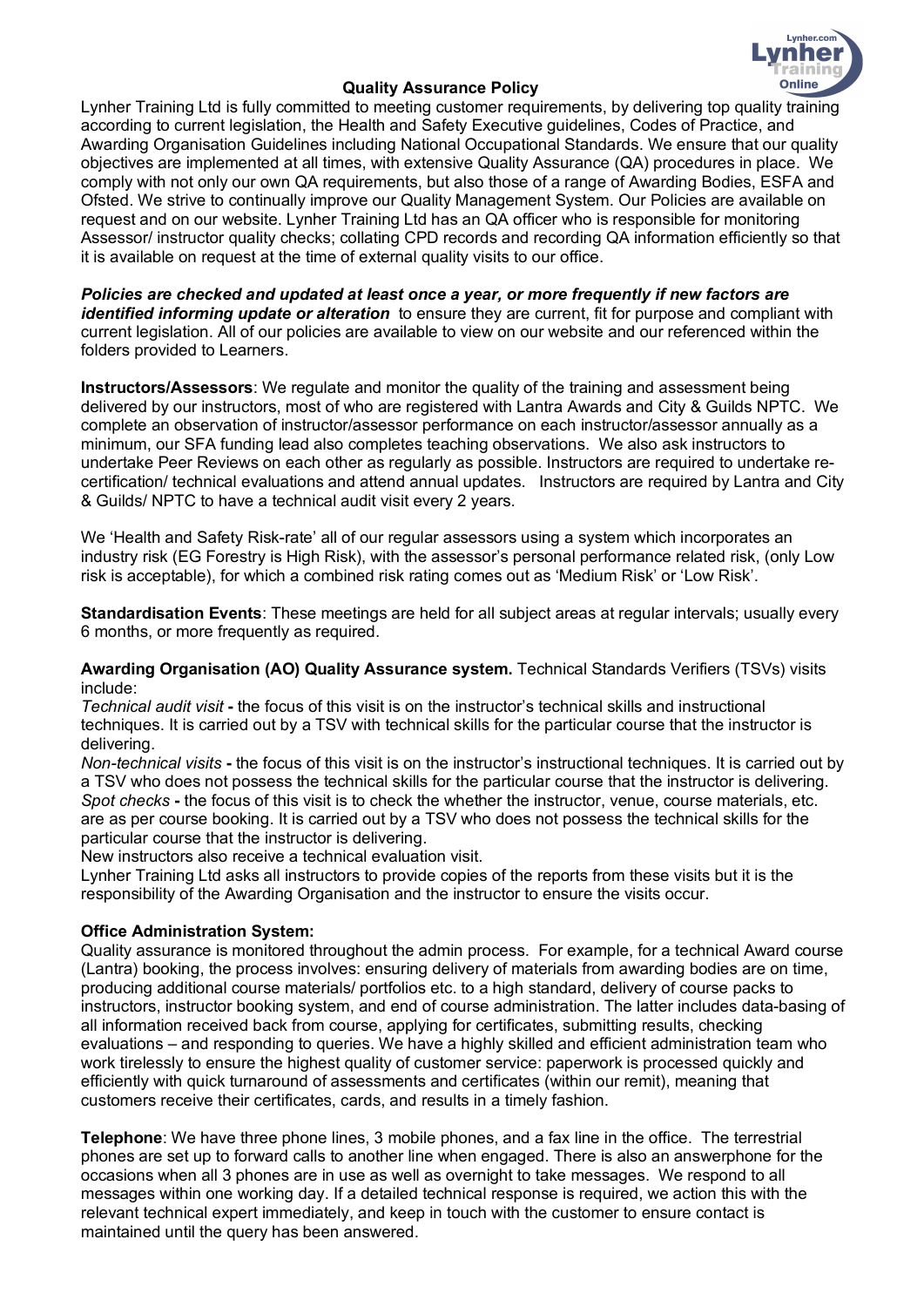

**Web Site and email:** our web site is kept up to date, and all e-mails are responded to daily.

**CPD**: Instructor CV records are kept on file digitally. Instructors and support staff are encouraged to pursue relevant CPD which is recorded annually and kept on file digitally. All instructors hold appropriate teaching qualifications such as PTLLS, or are working towards these qualifications.

**Risk Assessments and Venue Checks:** are carried out for all Work Based training to ensure suitability and Health and Safety for trainees. We use a combined risk rating system, combining the industry rating with the Employer's own risk rating. Reviews are carried out 3/6 monthly depending on overall combined Risk-rating. All instructors are trained in risk assessment, and carry out full site-specific risk assessment for every training or assessment activity. They all have Generic Risk Assessments for all of their skill areas.

## **Job Roles:**

**Qualifications: SQA Plant Operations: IVs** Neil Holding **Assessors**: Gerald Prout, Christopher Spiller

**Qualsafe Awards: First Aid, Working at Height.**

**IV**: Allen Howell. **Trainer/Assessor**. Mary Howlett, Simon Phillips

## **City and Guilds. Forestry and Arb Level 2 and 3:**

**EV:** Nigel Smith **IVs:** Neil Holding and Andrew Mead. **Assessors**: Neil Holding, Andrew Mead, David Berryman, Julian Moles, Chris Willett, Ian Tagima, Simon Scotting, Anthony Mackarel

## **NPTC COC Assessment Centre**: **Chainsaws, Arboriculture, Pesticides, Machinery, Animal Transport**

**Internal Auditor**: Allen Howell. **Assessors**: Andrew Mead, David Berryman, Julian Moles, Chris Willett, Ian Tagima, Simon Phillips, Mike Crutchley, Matthew Golay, James Rusbridge, Colin Manning, Bill Freemantle **Invigilators:** John Watson, Karen Howell

# **BALI : Level 1 H&S.**

**Assessor:** Simon Phillips

# **Lantra Awards: Level 2 Diploma in Fencing**

**EV:** Mike Wells **IV:** Neil Holding **Assessor:** Simon Phillips

**ABC Awards: Level 4 Award/ Certificate / Diploma Arboriculture IV: Neil Holding Assessors:** Anthony Mackarel, Julian Montague

**Admin Team**:

**Admin Manager / COC Bookings:** Jane French**. Qualifications and Funding Admin:** Sonia Hicks**. Invoicing, Certification and Databasing:** Rebekah Mason **Qualification Program Manager/ Training Consultant/ Development:** Karen Howell. **GM/Technical Advisor/ Training Consultant/ General Admin**: Allen Howell **Quality Officer and General Admin Support**: Amy Holding

### *Policy Reviewed/updated***:**

- *Dec 1st 2011*
- *26th February 2012*
- *14th April 2013*
- *20th May 2014*
- *28th October 2014*
- *5th December 2014*